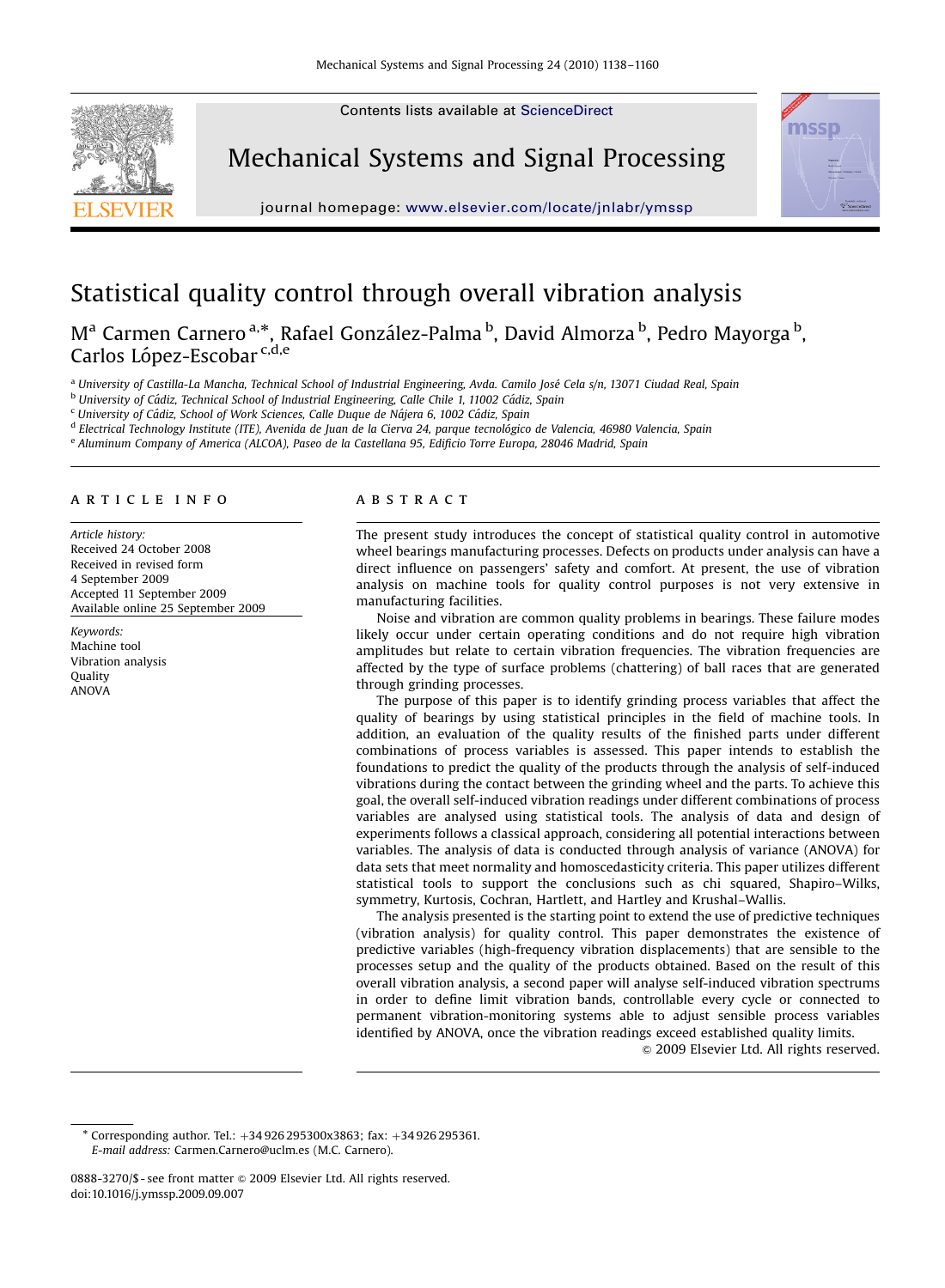|                                                                                                                                                                                                                                                                                                                                                                     | high-frequency chattering (very-fast move-<br>ments of the dial indicator on turning the                                                                                                                                                                                    |
|---------------------------------------------------------------------------------------------------------------------------------------------------------------------------------------------------------------------------------------------------------------------------------------------------------------------------------------------------------------------|-----------------------------------------------------------------------------------------------------------------------------------------------------------------------------------------------------------------------------------------------------------------------------|
| high-frequency displacements<br>um-H<br>Lob <sub>B</sub><br>low-frequency displacements<br>$\mu$ m-L<br>cycles per minute<br>cpm<br>experimental design<br>ED<br>P<br>unit of acceleration caused by the force of<br>g<br><b>RMS</b><br>gravity $(9.8 \text{ m/s}^2)$<br>null hypothesis<br>rpm<br>$H_0$<br>SQC<br>research hypothesis<br>$H_1$<br>W<br>Hz<br>hertz | part).<br>low-frequency chattering (slow movements of<br>the hands of the dial indicator on turning the<br>part).<br>values the significance level of a statistical test<br>root mean square<br>revolutions per minute<br>statistical quality control<br>Shapiro-Wilks test |

#### 1. Introduction

Periodically, the mass media report on the appearance of defective lots not detected during the manufacturing process and that therefore have come to the market. On occasions, the announced quantities are extremely high and the manufacturers face high losses in expenses of review and substitution of elements. This type of problem is usual in the automotive market, where volumes manufactured are high.

The appearance of this type of situation persists in spite of the existence of agreements of quality coordinated between manufacturers and suppliers, as well as rigorous statistical systems of internal quality control, which assure the maintenance of processes within the quality levels established. In some cases, the nature of the quality problems makes their control complex, especially when the product specifications are tight.

In this paper, condition monitoring-technologies are applied to the study of the mechanical behaviour of high-precision processes and then extend the concept of predictive maintenance to quality control. The aim is to discover the nature of vibrations generated by the process itself to detect early symptoms that indicate a separation from the quality zone objective, as well as to determine which are the variables that induce the vibration most suitable for predicting quality problems.

It must be considered that at the moment there are very few companies that apply vibration analysis to machine tools in the periodical control of quality insurance. At present, the study of vibration analysis induced by the process is a subject that is almost unexplored.

Specifically, one of the major quality problems in the bearings industry is the occurrence of noises when bearings are in certain functioning conditions. The existence of this fault does not need very big amplitudes but it conditions the frequency of the vibration, which has been determined by the type of chattering obtained in the manufacturing processes of their tracks of tread.

Harris [\[17\]](#page--1-0) defines that the roundness of a part on a certain section is correct when a point exists in this section from which all the points of the periphery are halfway, this point being the center of the circle. When the section is not totally circular, the part is considered to be out of roundness and this is specified as the difference in distance between the outlying points and the center. In Fig. 1, the degree of deviation of the roundness is the value  $r_2-r_1$ , that is, the difference between the maximum and minimum radii.

When a part is manufactured by a machine tool, the profile obtained is of an irregular type in the rolling tracks and in the rolling elements (see [Fig. 2](#page--1-0)); this will affect the durability and operation of the bearing.

Chattering has a decisive influence on the final vibration of the bearing; its importance depends on the number of existing lobes and their depth. Besides, the problem is greater when taking into account that the final vibration is the result of the combined effect of roundness of rolling tracks, balls, superficial finishes of all surfaces and assembly conditions. This may lead to the manufacturing of noisy bearings if certain natural frequencies are excited, which is especially uncomfortable in automotive wheel bearings.



**Fig. 1.** Examples of profiles. Circular profile  $r_2-r_1=0$  Profile with chattering of order 3 (3 lobes).